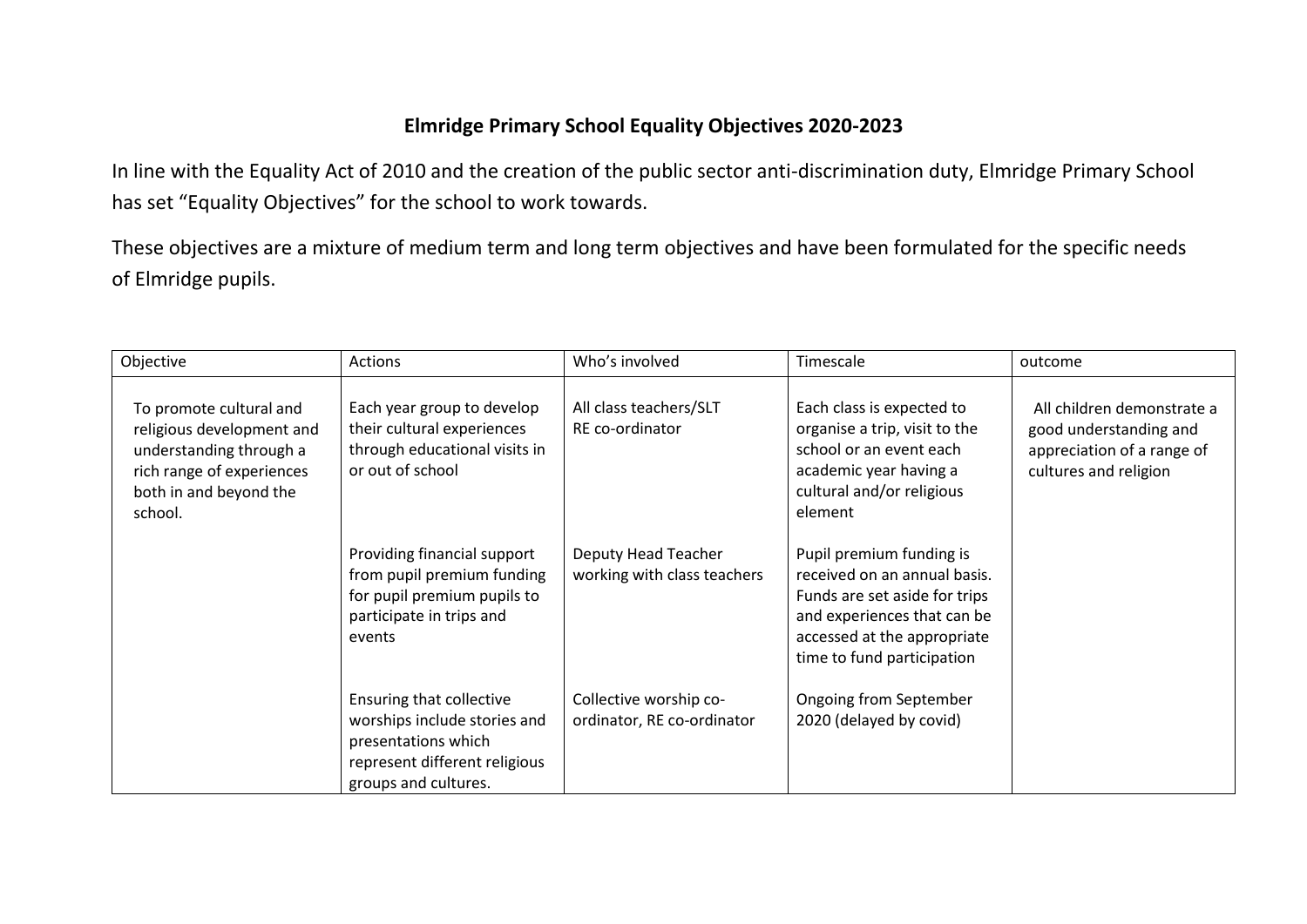|                                                                                                              | Organise a family heritage<br>exhibition where pupils<br>present writing on the theme<br>of a family member and their<br>heritage and background.                                                             |                                                     | Summer term 2021                                           |                                                                                       |
|--------------------------------------------------------------------------------------------------------------|---------------------------------------------------------------------------------------------------------------------------------------------------------------------------------------------------------------|-----------------------------------------------------|------------------------------------------------------------|---------------------------------------------------------------------------------------|
| To monitor attainment<br>across the school to<br>ensure pupil progress is<br>maximised across all<br>groups. | Through pupil progress<br>meetings and results analysis,<br>monitor the achievement of<br>cohorts and of different<br>groups eg gender, ethnicity,<br>pupil premium                                           | Class teachers<br><b>SLT</b><br><b>SENCO</b>        | Ongoing from September<br>2020                             | Different groups and cohorts<br>of pupils have equality of<br>opportunity to succeed. |
|                                                                                                              | Ensure that the needs of<br>different groups are<br>addressed eg curriculum,<br>resources, personnel,<br>intervention.<br>Careful and targeted use of<br>Covid catch-up funding                               | Class teachers<br><b>SLT</b><br>TAs<br><b>SENCO</b> |                                                            |                                                                                       |
| Increase participation of girls<br>in after school sporting<br>activities                                    | Survey a group of girls from<br>each of the classes to find<br>out what they think of the<br>existing after school<br>activities.<br>Collect ideas as to what<br>alternative clubs they would<br>like to see. | ASC co-ordinator                                    | By end of July 2021                                        | Girls will be more active with<br>enhanced levels of fitness<br>and well-being.       |
|                                                                                                              | Contact external agencies or<br>find members of staff who                                                                                                                                                     | ASC co-ordinator<br>PE Co-ordinator                 | Making plans in September<br>2020 (Covid will cause delays |                                                                                       |